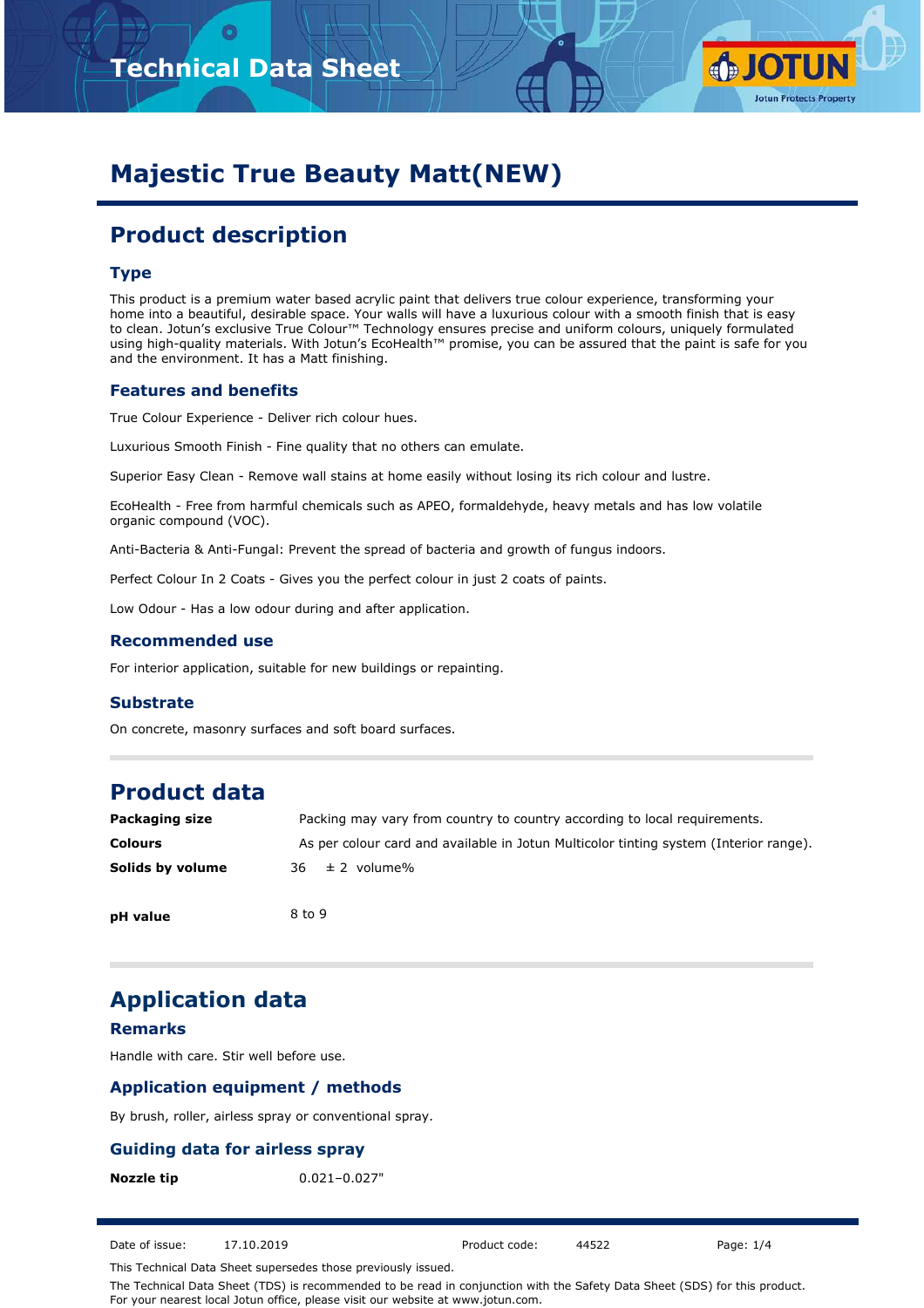## **Technical Data Sheet**

## **Majestic True Beauty Matt(NEW)**



| Spray angle degrees | $65 - 80^{\circ}$                       |
|---------------------|-----------------------------------------|
| Pressure at nozzle  | 140 - 190 kg/cm <sup>2</sup> (2100 psi) |

#### **Spreading rate per coat**

**Theoretical** 9 m²/l - 12 m²/l

Spreading rate depends on film thickness applied, type of texture, surface porosity, imperfections, temperature, wastage during painting etc.

#### **Recommended film thickness per coat**

| Wet |  | 83 µm - 111 µm |  |
|-----|--|----------------|--|
| Dry |  | 30 µm - 40 µm  |  |

Film thickness will vary and are calculated as an average.

#### **Thinner**

Water

#### **Dilution**

The paint is ready to use after proper stirring. If thinning is required, water may be added up to a maximum of 5%.

#### **Conditions during application**

The temperature of the substrate should be minimum 10 °C and at least 3 °C above the dew point of the air, measured in the vicinity of the substrate. Good ventilation is usually required in confined areas to ensure proper drying.

#### **Drying times**

Drying times are generally related to air circulation, temperature, film thickness and number of coats, and will be affected correspondingly. The figures given in the table are typical with:

Good ventilation (Outdoor exposure or free circulation of air)

Typical film thickness

One coat on top of inert substrate

The given data must be considered as guidelines only. The actual drying time and time before recoating may be shorter or longer, depending on the ambient temperature, film thickness, ventilation, humidity, underlying paint system, requirement for early handling and mechanical strength etc.

1. Recommended data given is, for recoating with the same generic type of paint.

2. In case of multi-coat application, drying times will be influenced by the number and sequence and by the total thickness of previous coats applied.

3. The surface should be dry and free from any contamination prior to application of the subsequent coat.

| The drying time is measured by stated values:<br>Relative Humidity (RH) 50 % |        |        |                |
|------------------------------------------------------------------------------|--------|--------|----------------|
| Substrate temperature                                                        | 10 °C. | -23 °C | 40 °C          |
| Surface (touch) dry                                                          | 2 h    | 1 h    | 0.5h           |
| Hard dry                                                                     | 8 h    | 6 h    | 4 h            |
| Dry to over coat, minimum                                                    | 4 h    | 2 h    | 1 <sub>h</sub> |

Date of issue: 17.10.2019 Product code: 44522 Page: 2/4

This Technical Data Sheet supersedes those previously issued.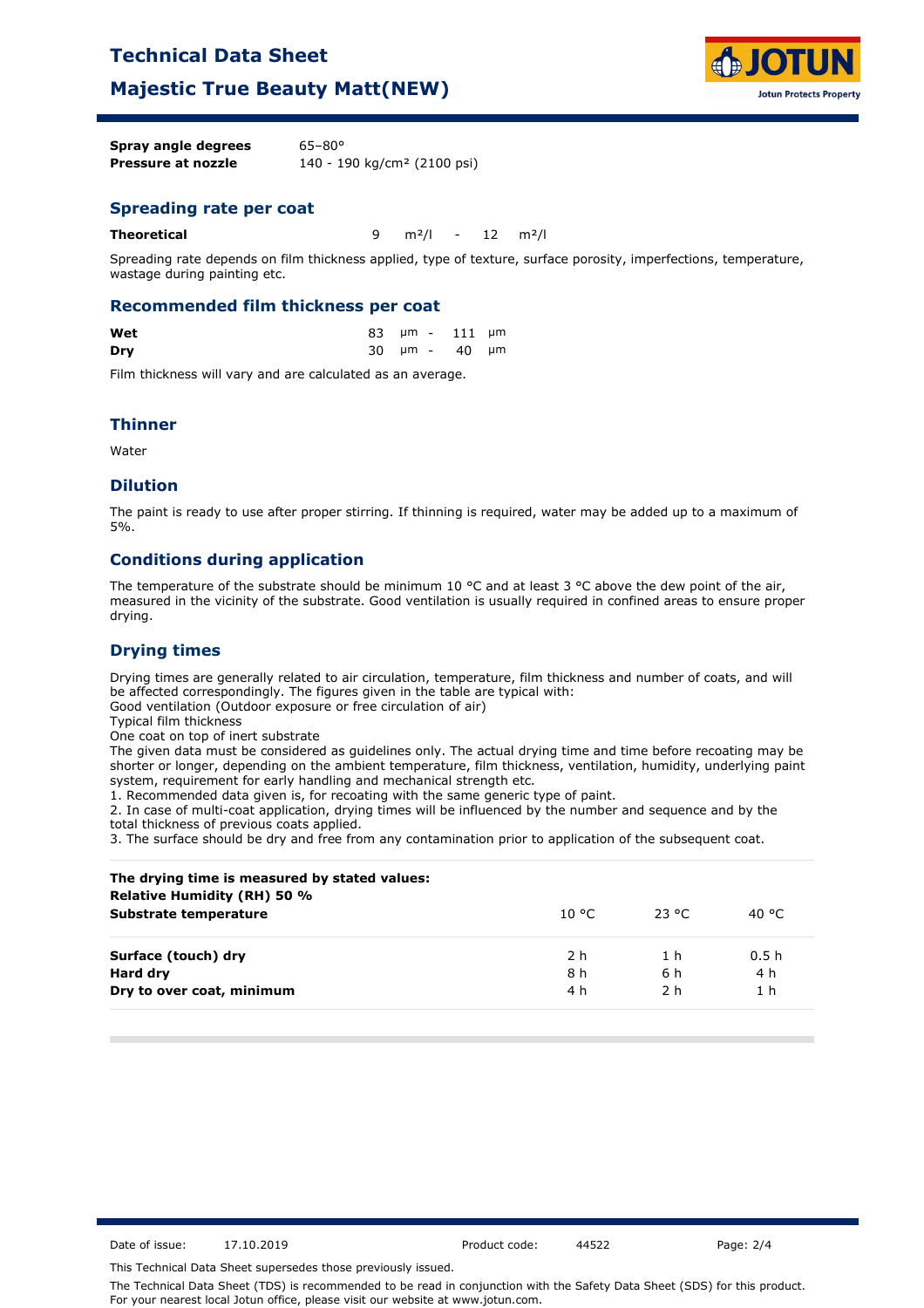

## **Directions for use**

#### **Surface preparation**

The substrate must be sound, clean, dry and free from dust, oil, grease, laitance etc. All traces of form release agents/curing agents must be removed. A light sanding with suitable abrasive material is recommended before application. Any resulting dust/loose particles must be removed.

#### **Recommended paint system**

#### **Primer**

Majestic Primer : 1 coat

#### **Topcoat**

Majestic True Beauty Matt(NEW) : 2 coats

#### **Storage**

The product must be stored in accordance with national regulations. Keep the containers in a dry, cool, well ventilated space and away from sources of heat and ignition. Containers must be kept tightly closed. Handle with care.

# **Certificates**

Complies to Singapore Green Label, Malaysia SIRIM Eco-Label and the Thai Green Label.

## **Tests**

Wet Scrub Resistance Test measured according to SS5 Part F5: 2003 (2013)

Anti-Bacteria Test measured according to ISO 22196:2007.

Fungus Resistance Test measured according to SS 150 : 2015 (Annex A: Mildew Resistance Test)

Volatile Organic Compound Content Test measured according to GLS032 as per BS EN ISO 11890-2:2006.

Opacity Test measured according to SS 150: 1998 in reference to SS 5 Part E2: 2013 (modified adoption of ISO 6504-3: 2006).

Weather Resistant Emulsion Paint Interior Test measured according to TIS 2321-2549

# **Health and safety**

Please observe the environmental and precautionary notices displayed on the container.

A Material Safety Data Sheet for the product has been issued. Detailed information regarding health and safety risks and precautions for the use of this product is specified in the product's Safety Data Sheet. First-aid measures, refer to section 4. Handling and storage, refer to section 7. Transport information, refer to section 14. Regulatory information, refer to section 15.

Date of issue: 17.10.2019 Product code: 44522 Page: 3/4

This Technical Data Sheet supersedes those previously issued.